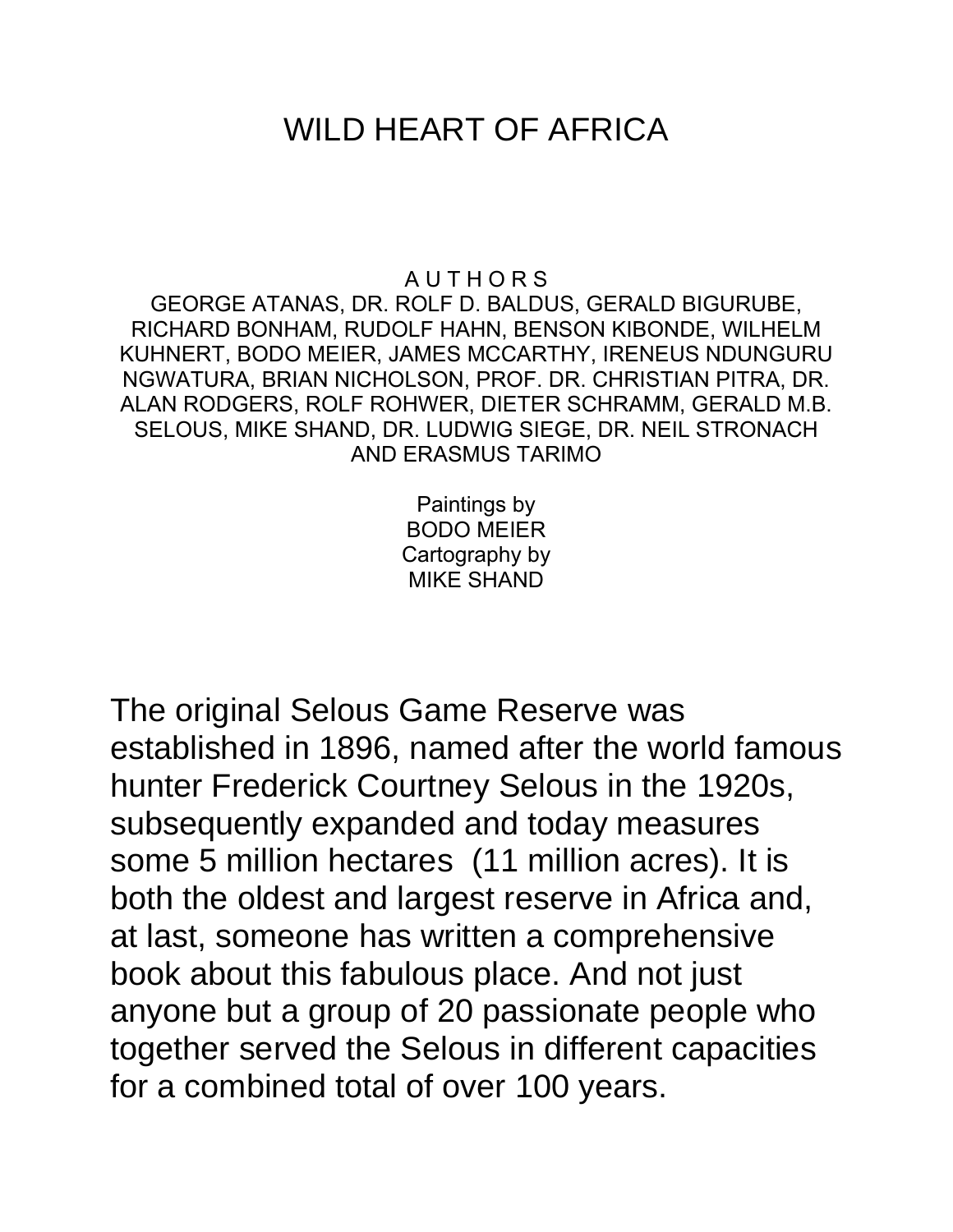For anyone who has been to the Selous, who wants to go there or is simply interested in Africa, its wild, untamed areas and game, this is an important book. The book is scientifically based but offers entertaining reading. It is equally suited for the tourist and armchair traveller as well as for the serious student of the Selous and of conservation. Rolf Baldus, the editor, was the German manager of the Selous Conservation Programme from 1987 to 1993 and served amongst others the Selous again from 1998 to 2005. He has assembled a team of expert contributors who not only know the Selous intimately but also have a good idea of what the future holds for this iconic Reserve at a time when, unfortunately, in Africa today, many similar such protected areas are in stormy waters. The Selous too has gone through periods of deep crisis when its existence was at stake and the book describes in open words these years, the causes, remedies taken and the necessary conservation policies of the future. Possible future scenarios are spelt out in a thought provoking way.

The book is divided into six major sections – Africa's First Game Reserve, The World's Largest Game Reserve Develops, Nature and People, The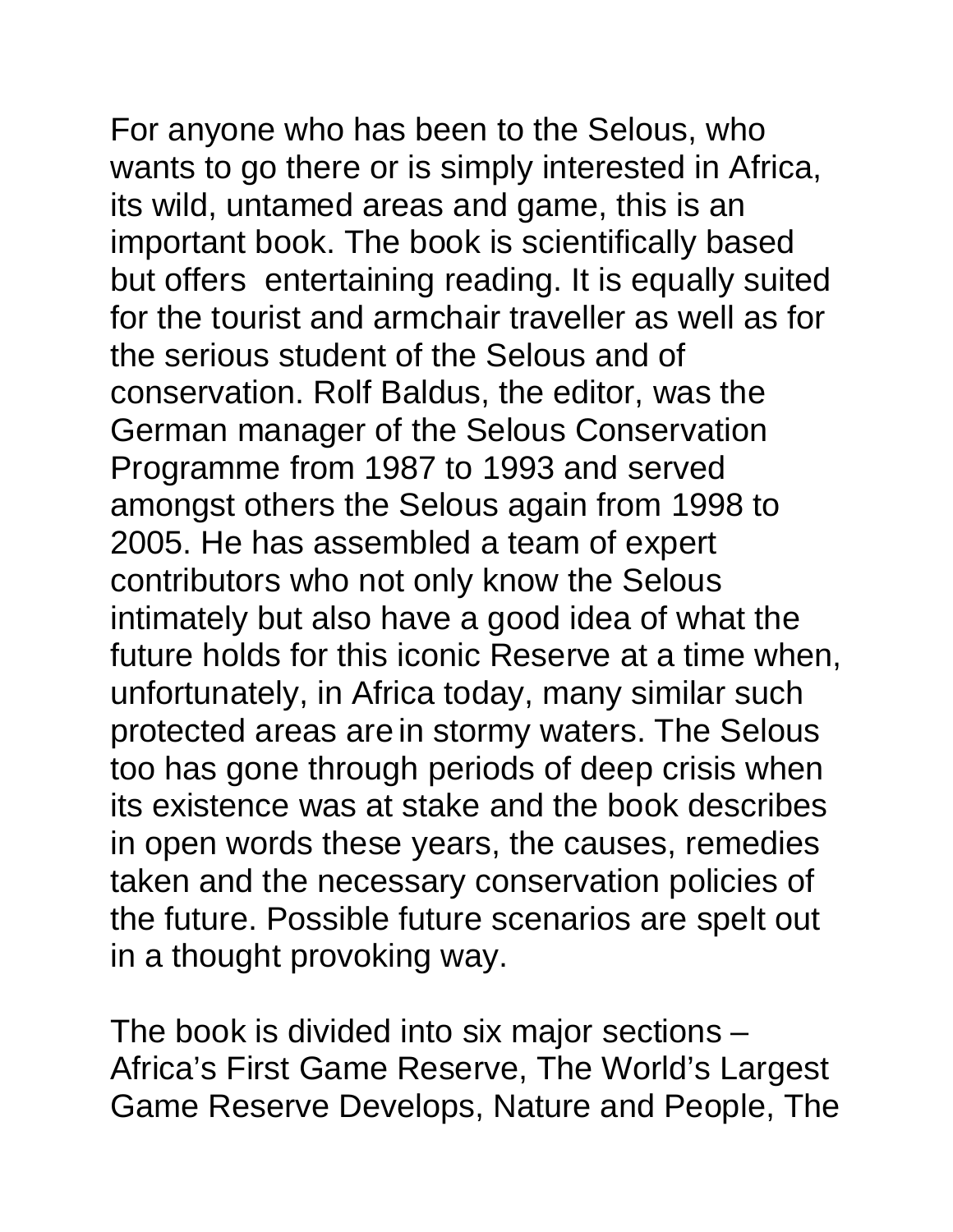Last Eden – One of Africa's Finest Game Reserves, Hunting the Selous and Which Future for the Selous? As these titles imply, amongst other things, the book contains many fascinating chapters dealing with the history, hunting, poaching, the surrounding communities and the people who played a role in the Reserve's development as well as the wildlife and the ecology.

For example, Brian Nicholson, who took over from the Snake Man, "Iodine" Ionides, as head of the Reserve in 1954, has written the chapter, From 1922 to Independence. Rolf Baldus, the Editor, wrote Simba Watu – Man-eating Lions; Ireneus Ngwatura wrote From Poachers to Wardens while Ludwig Siege wrote on Poaching and Hunting and Rudolf Hahn on Community Conservation. Gerald Bigurube, Erasmus Tarimo, Mike Shand and Benson Kibonde have contributed on different aspects of conservation and history. The Foreword is by the late head of the Selous family, Commander G.M.B.Selous.

There are also informative, entertaining and well written chapters on the birds and trees of the Selous as well as specific chapters devoted to